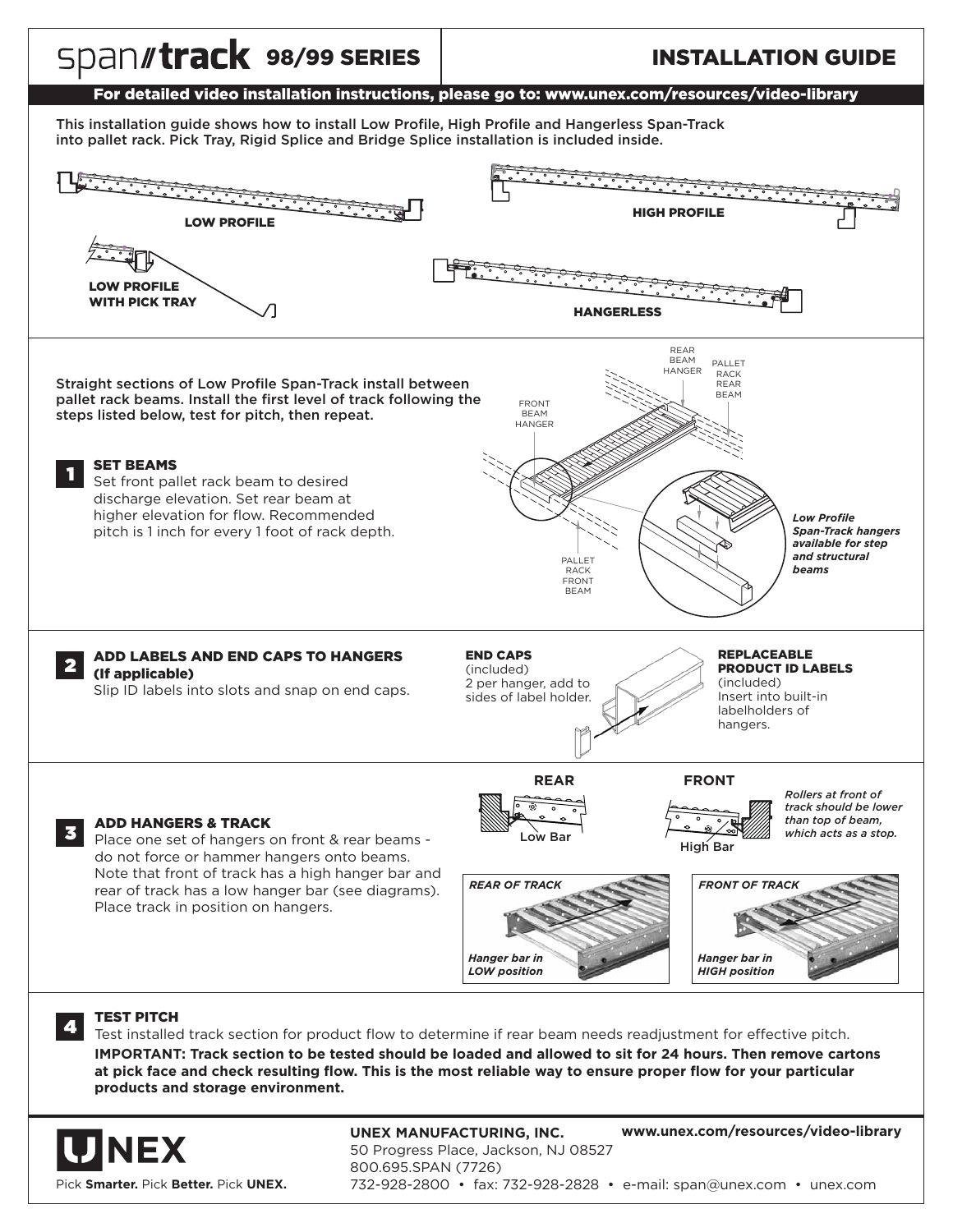#### spantrack LOW PROFILE PICK TRAY INSTALLATION GUIDE For detailed video installation instructions, please go to: www.unex.com/resources/video-library The full width pick tray requires an 18" or 24" pallet rack upright or post extension of an upright. Rack framework must match pick tray TRAY HANGER sizes of 18" or 24" deep. 18" or 24" PICK TRAY (side view) SET BEAMS & PLACE TRAY HANGER 1 20°See reverse (step 1) for setting beams. Place bridge hanger on a 3" - 4.1# structural beam (infinite adjustable 30°PICK **STRUCTURAL** not required). Place standard hanger  $35^{\circ}$ BEAM **TRAY** on rear beam. Do not hammer or force hangers. *Adjust angle from 20˚ to 35˚ using various upright hole* **SUPPORT** *locations for support pins* PIN TRAY HANGER **DIAGRAM 1**ON BEAM ADD TRACK 2 Place Span-Track section in back lips of tray **LOW PROFILE SPAN-TRACK** hanger as shown. End roller must not touch hanger. **Install and test one level of track for pitch (see reverse side - step 4).** SET SUPPORT PINS & ADD TRAY 3 **PICK** Mount support "pins" through side holes of front **TRAY** upright for desired pick tray angle (see diagram 1). Insert back edge of pick tray into the line of bridge hangers as shown. Underside (flat portion) of pick tray is supported at front by "pins". **NOTE: Top-heavy products may require shallower angle than indicated in diagram.** *• Pick tray is 1" narrower than bay width • Pick tray does not affect the structural integrity of the rack* **TRAY HANGER** *• In standard application, pick tray extends beyond front* **PIN** *upright post by a maximum of 3-3/4" and a minimum of 1".* **For structural posts, use double or single support brackets. 18" OR 24"**

# spantrack

# RIGID SPLICE & BRIDGE SPLICE INSTALLATION GUIDE

#### RIGID SPLICE

Identify the ends of both tracks that do not have end treatments (hanger bars, stop, impacts). Place angled metal splice bracket behind channel and secure with provided bolts.

#### BRIDGE SPLICE

Identify notched ends of tracks that do not have end treatments (stops, impacts, adjustable slider). Place metal bridge splice bar on the face of the channel and secure with provided bolts.







**UNEX MANUFACTURING, INC. www.unex.com/resources/video-library** 50 Progress Place, Jackson, NJ 08527 800.695.SPAN (7726) 732-928-2800 • fax: 732-928-2828 • e-mail: span@unex.com • unex.com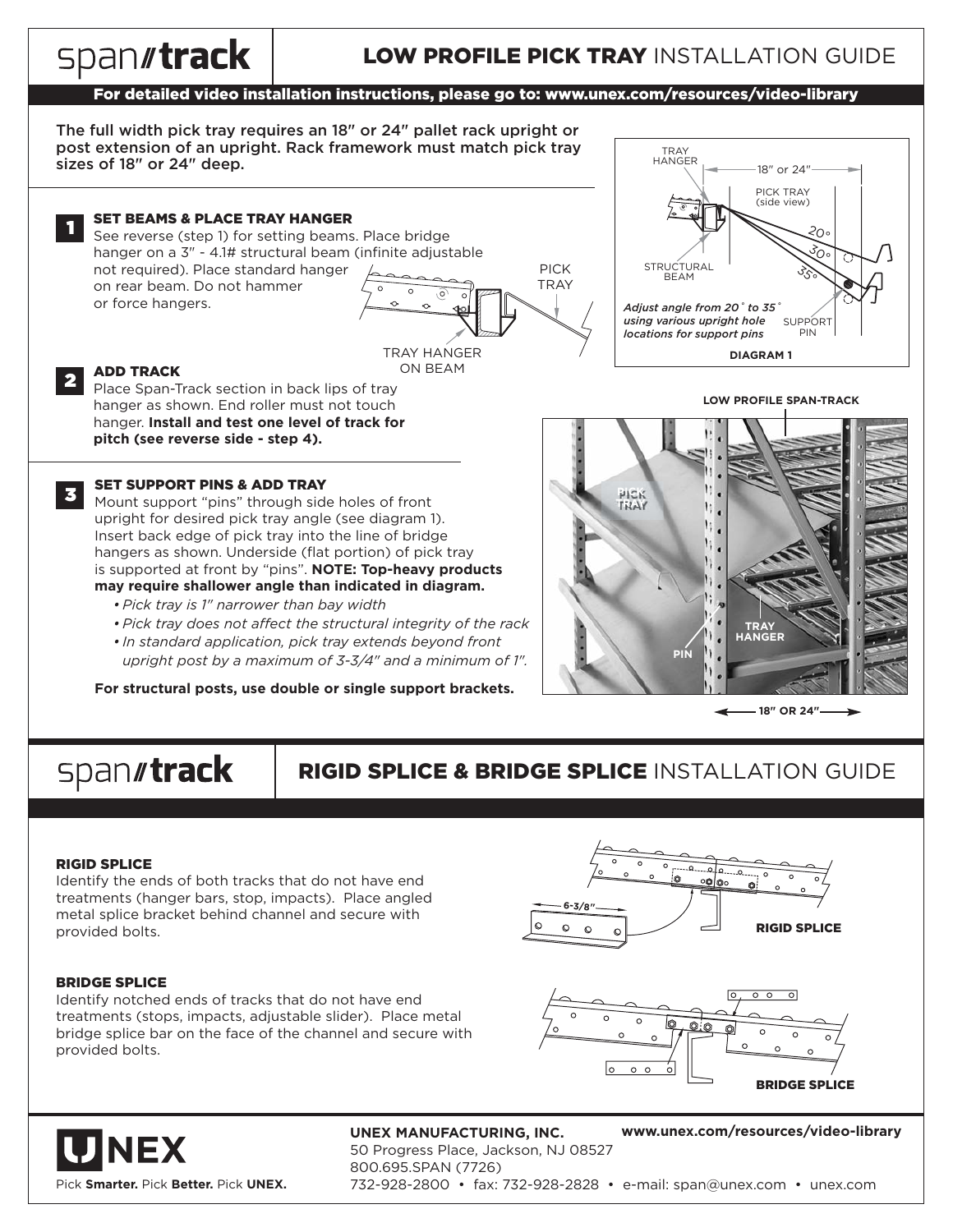# spantrack

# **HIGH PROFILE INSTALLATION GUIDE**

### For detailed video installation instructions, please go to: www.unex.com/resources/video-library

Straight and Knuckled high profile Span-Track install *on* pallet rack beams. For each type of carton, install the first level of track following the instructions below and test for pitch before installing additional levels.

#### SET BEAMS 1

Set front pallet rack beam to desired discharge elevation. Set rear beam at higher elevation for flow. Recommended pitch is 1 inch for every 1 foot of rack depth.



ATTACH RETAINERS: SPAN-TRACK LANE Attach pre-punched retainer angles to outside of front and rear beams using supplied tek

screws (screws should be minimum 2 ft. o.c.)

#### ATTACH RETAINERS: SPAN-TRACK BED

Attach brackets to rear of tracks with supplied 1/4" hardware.



4

5

#### ADD TRACK: SPAN-TRACK LANE

Locate lock arm at infeed end of track (near 3 beam) and (with arm in unlocked position) hook onto teeth of rear retainer for desired front-to-back track position and overhang.\* Adjust left-to-right to suit cartons being used. Flip lock arm to locked position.

#### ADD TRACK: SPAN-TRACK BED

Place track onto beams and secure brackets to beam face with tek screws.



*Retainer angle installs on top outside (aisle side) edge of front and rear beams*





*When installing knuckled end Span-Track, angled end of track MUST extend free and clear of front beam. Long, straight part of track should rest between retainer teeth.*

#### **LOCK ARM REAR LOAD BAR**



**RETAINER ANGLE FRONT END STOP**





*High Profile knuckled Span-Track bed*

#### TEST PITCH

Test installed track section for product flow to determine if rear beam needs readjustment for effective pitch.

**IMPORTANT: Track section to be tested should be loaded and allowed to sit for 24 hours. Then remove cartons at pick face and check resulting flow. This is the most reliable way to ensure proper flow for your particular products and storage environment.**

#### SPAN-TRACK LANE STOP COVER

Place the cover over the front stop to prevent cutting hazard. Cover may need to be stretched to fit properly.

**JNEX** Pick **Smarter.** Pick **Better.** Pick **UNEX.**

#### **UNEX MANUFACTURING, INC. www.unex.com/resources/video-library**

50 Progress Place, Jackson, NJ 08527

800.695.SPAN (7726) 732-928-2800 • fax: 732-928-2828 • e-mail: span@unex.com • unex.com



*\*Lock Arm pictured in locked position against retainer, and in unlocked position outside retainer. NOTE: Lock Arm is repositionable through holes in side channels. Use holes at end of track for track flush with beam. Use other holes if overhang (up to recommended maximum) is desired.*